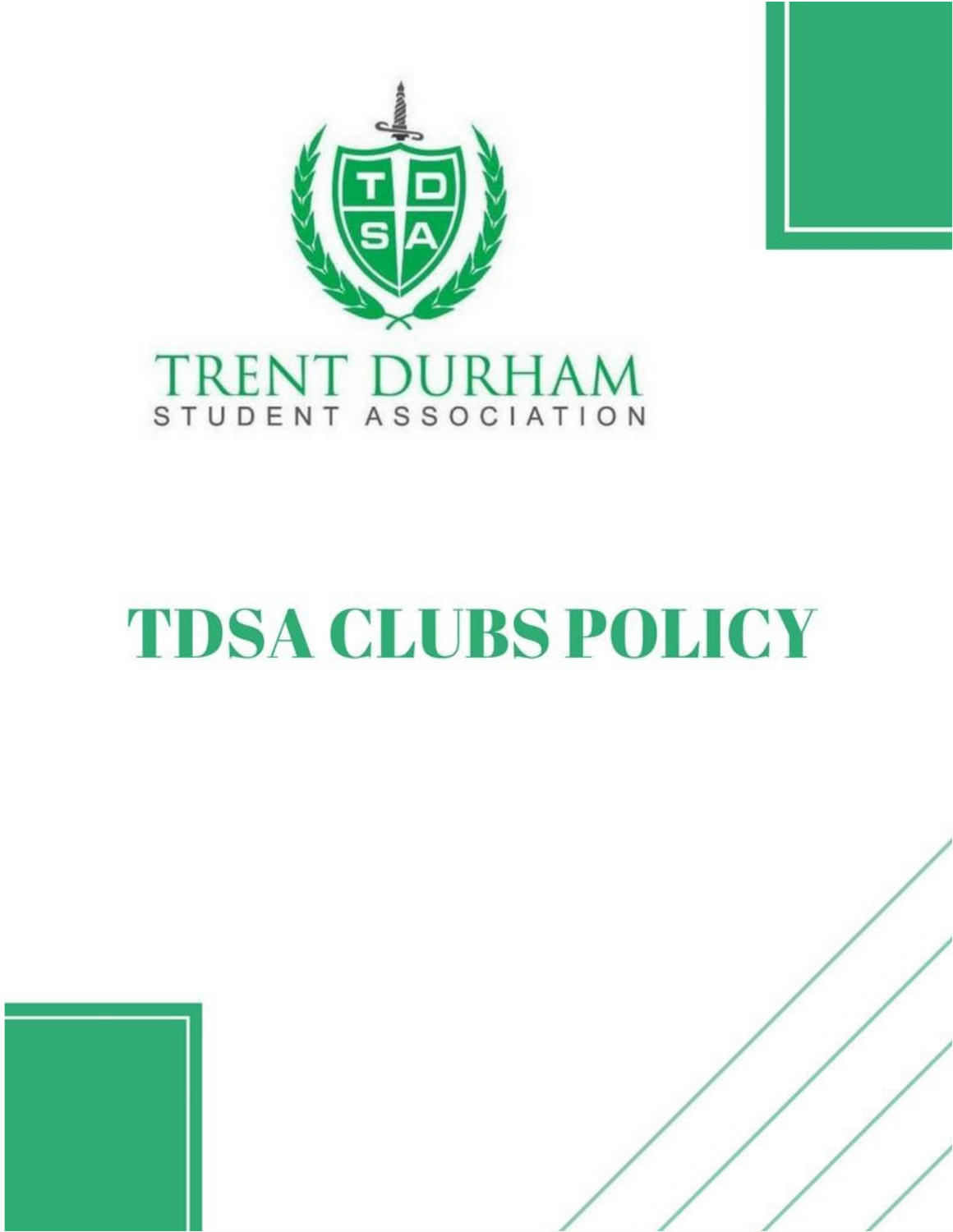Reviewed: May 2020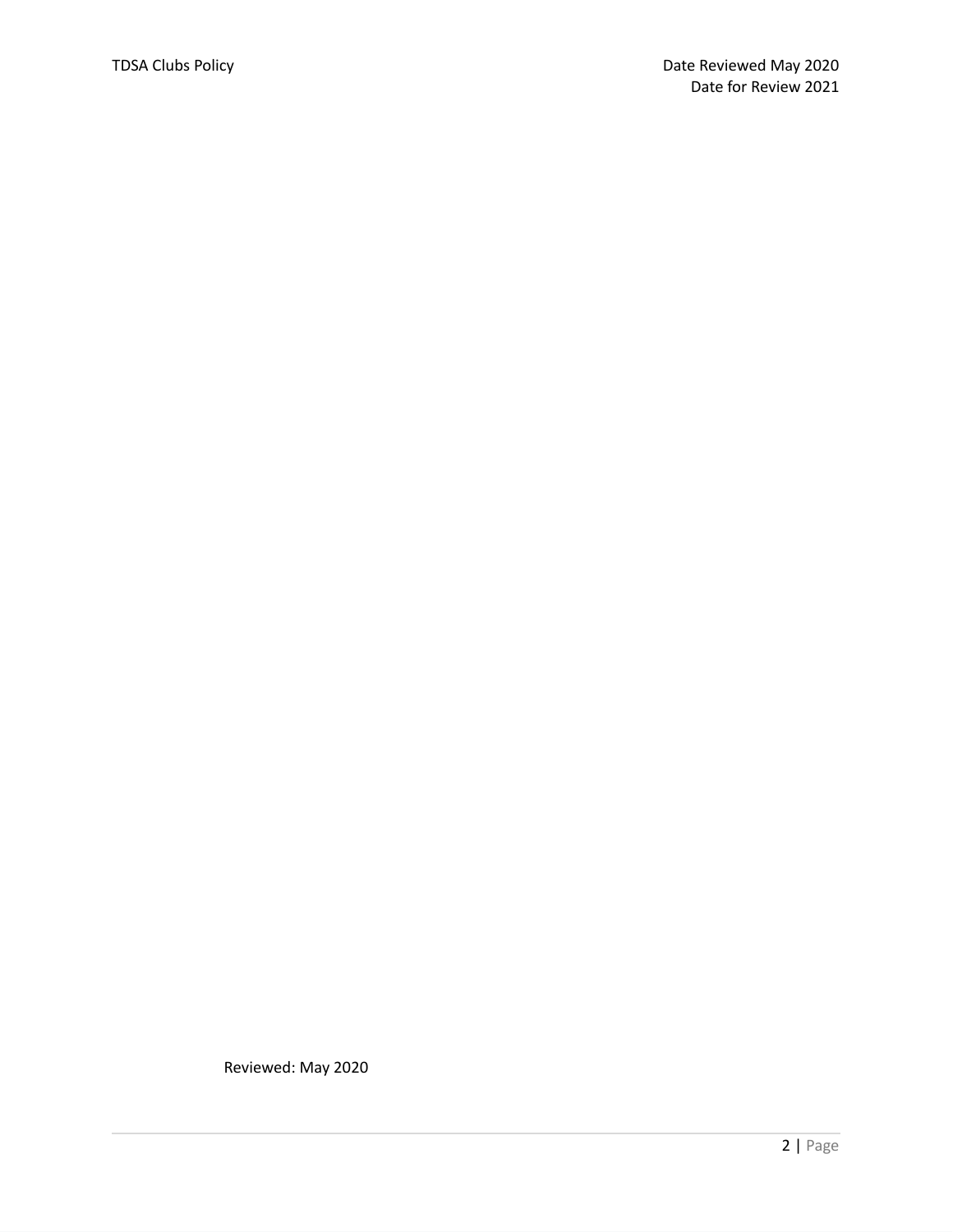### **Table of Contents**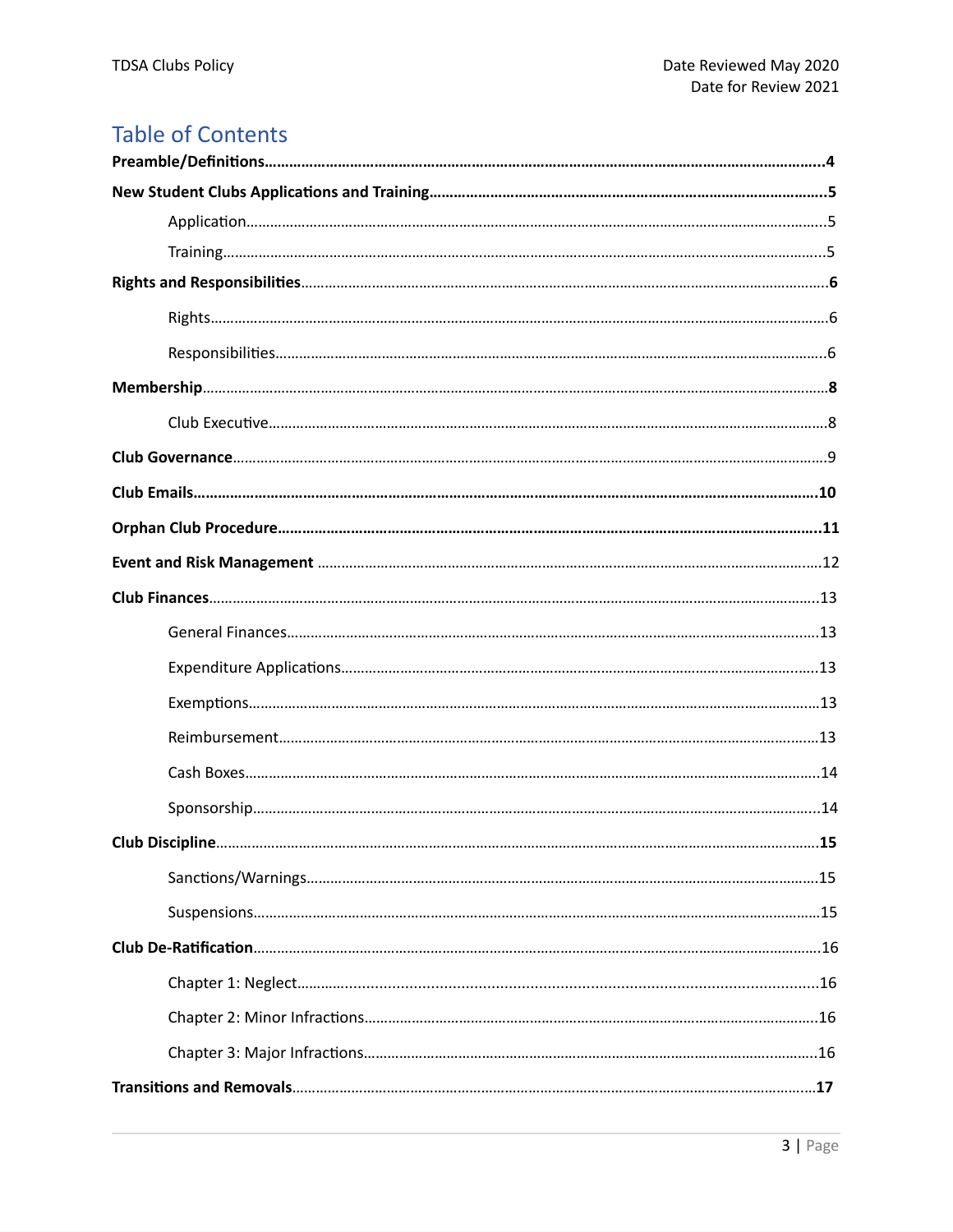#### **Preamble**

All Trent University Durham students have the right to congregate together as a Club for a unified purpose under the supervision of the Vice President Of Campus Life (VPCL), Student Engagement Committee (SEC) and Board Of Directors

Clubs affiliated with the TDSA seek to positively contribute to the life of every student on the Durham Campus. Additionally, clubs seek to provide an open, inclusive environment for students to develop themselves socially, academically and personally.

The Board of Directors has ultimate authority over the bylaws and policy herein, if no SEC is available, the Board of Directors has final authority.

#### **19.1 Definitions**

19.1.1 A club will be defined as a group of eight (8) or more students whom, as approved collective are part of the Trent Durham Student Association (TDSA), operating under the policies and bylaws of the TDSA

19.1.2 The Vice President of Campus Life (VPCL) will be defined as the duly elected executive of the Trent Durham Student Association who holds the duty of managing TDSA clubs in their portfolio.

19.1.3 The Student Engagement Committee will be the oversight committee for all Club related events and activities. This committee shall comprise the VPCL (chair), two students at large, two board members and an external ex-facto advisor at the discretion of the VPCL.

19.1.4 Trent University will be defined as any staff, faculty, committee or entity employed by or associated with Trent University.

19.1.5 Higher risk events include but are not limited to travel off-campus, excessive physical activity, and dangerous materials, substances or tools

19.1.6 An Academic Year will be defined as September  $1<sup>st</sup>$  to April 31 $<sup>st</sup>$  of every year</sup>

19.1.7 The fall semester will be defined as September  $1<sup>st</sup>$  to December 31 $<sup>st</sup>$  of every year, the winter</sup> semester will be defined as January 1<sup>st</sup> to April 30<sup>th</sup> of every year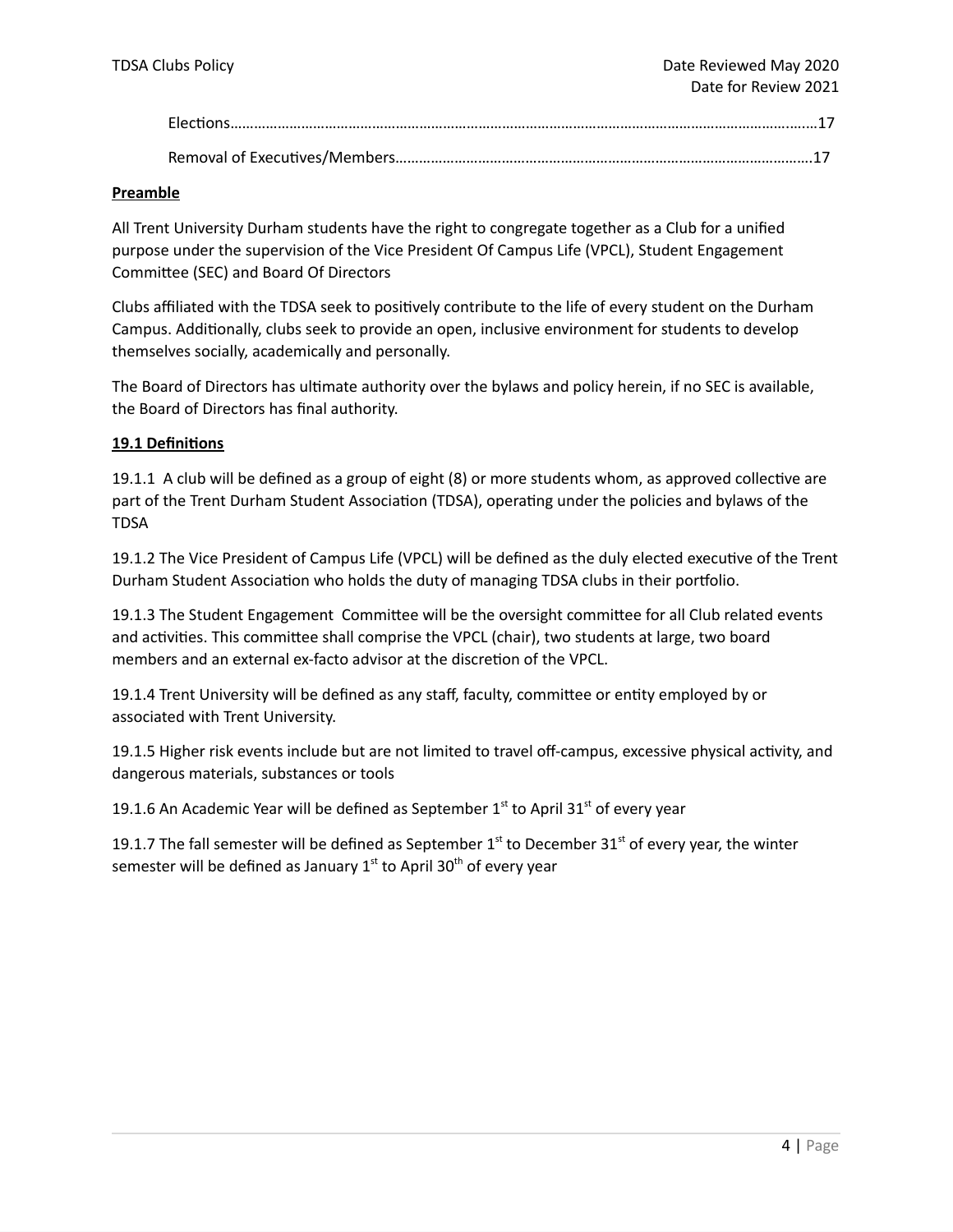#### **19.2 New Student Clubs Applications and Training**

#### **19.2.1 Applications**

19.2.1.1 All Students wishing to start a club must fully complete the "Club Application" package as provided by the VPCL.

19.2.1.2 A club may not have the same purpose or mission statement as an existing club

I. If said club already exists with no executives, follow orphan club procedure

19.2.1.3 Upon the full completion of the "Club Application" package said package will be submitted to the VPCL who will pass on their recommendation for ratification to the SEC .

19.2.1.4 If a Club chooses to create a constitution or a set of policies, a copy of such must be approved by the SEC and have all club executives attend a meeting to discuss the document with the VPCL.

19.2.1.5 The question of ratification shall be considered at the next meeting of the SEC and shall be decided by a simple majority vote. This meeting must take place within two weeks of the submission of the application. If quorum (50%+1) can not be met at the meeting the VPCL then has the right to approve/refuse ratification as they see fit.

19.2.1.6 The VPCL must communicate the ruling of the SEC to the applicants within five (5) business days of the resolution of the vote.

#### **19.2.2 Training**

19.2.2.1 Upon the ratification of a new club each member of the club executive must receive club training from the VPCL before they may be involved in holding any events or meetings.

19.2.2.2 If a club executive has not been trained within six (6) weeks of the ratification of the club, they are subject to removal from the club executive role at the discretion of the VPCL.

19.2.2.3 Club executives must be retrained every year by the VPCL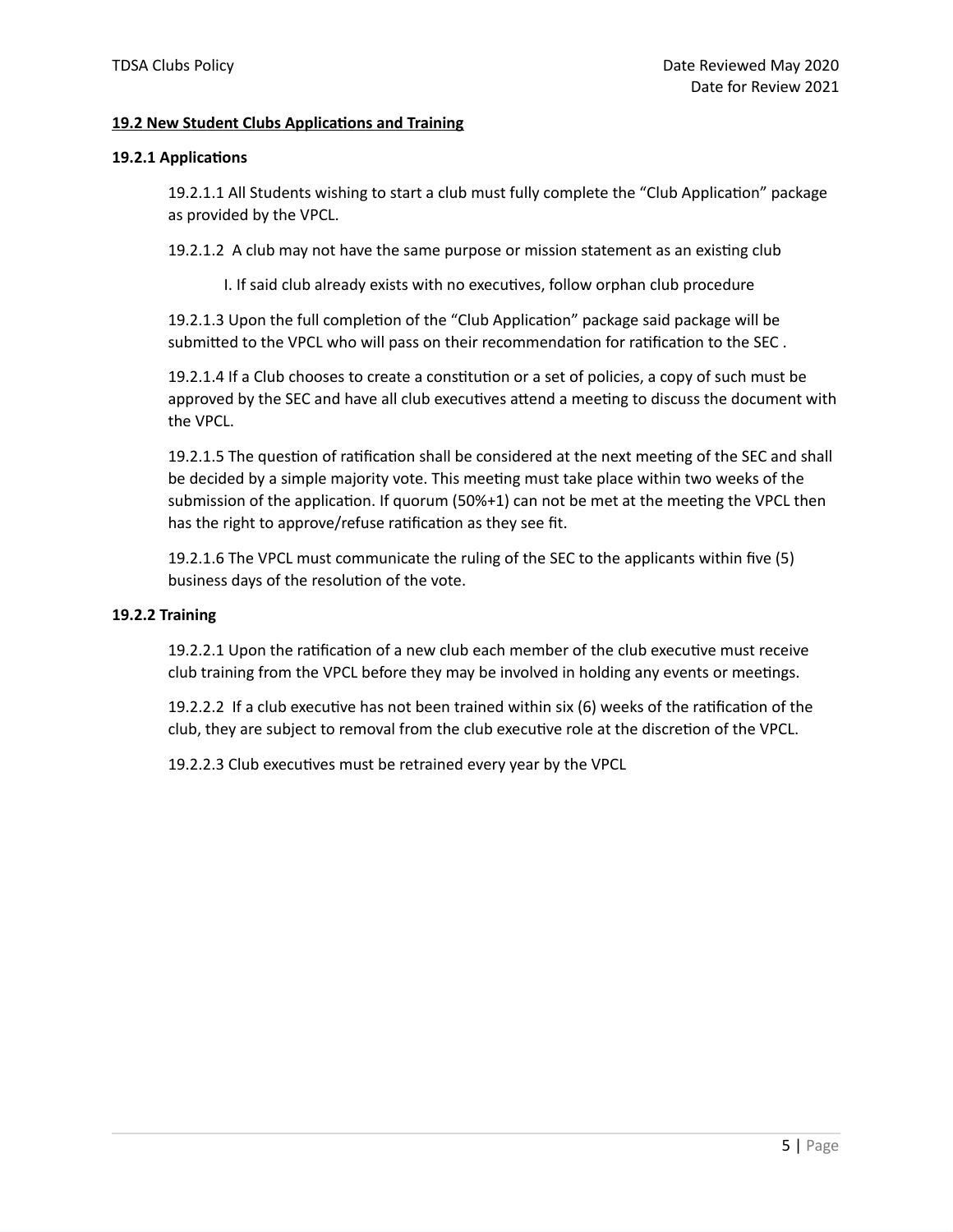#### **19.3: Club Rights and Responsibilities**

#### **19.3.1. Club Rights**

A ratified Club in good standing is entitled to access certain TDSA and Campus Services upon the discretion and approval of the SEC. These include, but are not limited to:

19.3.1.1 Being listed as an official Club of TDSA

19.3.1.2 Requesting assistance from the TDSA in preparing Club financial statements

19.3.1.3 Requesting assistance from the VPCL/VPUA/President to ensure that Club activities comply with TDSA and Institutional policies, by-laws and procedures

19.3.1.4 Applying for financial assistance through the VPCL

#### **19.3.2 Responsibilities**

Clubs shall adhere to the following guidelines and principles:

19.3.2.1 Adherence to all financial policies and procedures as set out by the TDSA, Student Charter of Rights and Responsibilities and Campus Booking Procedures

19.3.2.2 Holding a MINIMUM of one (1) event or activity per semester (Sept 1st-Dec 31st & Jan 1st-April 30th)

19.3.2.3 Having all promotional materials approved by the VPCL prior to posting on or off campus. Approval of any and all promotional materials must adhere to the Trent University Poster Procedure.

19.3.2.4 At least one (1) club executive must attend all mandatory TDSA Club group meetings, including but not limited to one (1) meeting per semester (September-December & January-April) as scheduled by the VPCL.;

19.3.2.5 Attending two (2) TDSA run Club recruitment events, one (1) per semester;

19.3.2.6 Send one executive to the TDSA General Meeting. If no executive is able to attend, a proxy must be nominated to represent the club.

I. Said executive/proxy must communicate the information to the other executives directly following the meeting

19.3.2.7 Adhere to all administrative duties and deadlines for all information set by the VPCL, including the following:

I. Submitting all financial reimbursement forms by April 15<sup>th</sup> of the Academic Year;

II. Maintaining the online membership lists in conjunction with the VPCL;

III. Submitting a list of executive members with their names, student numbers, institutional email address (@trentu.ca) to the VPCL;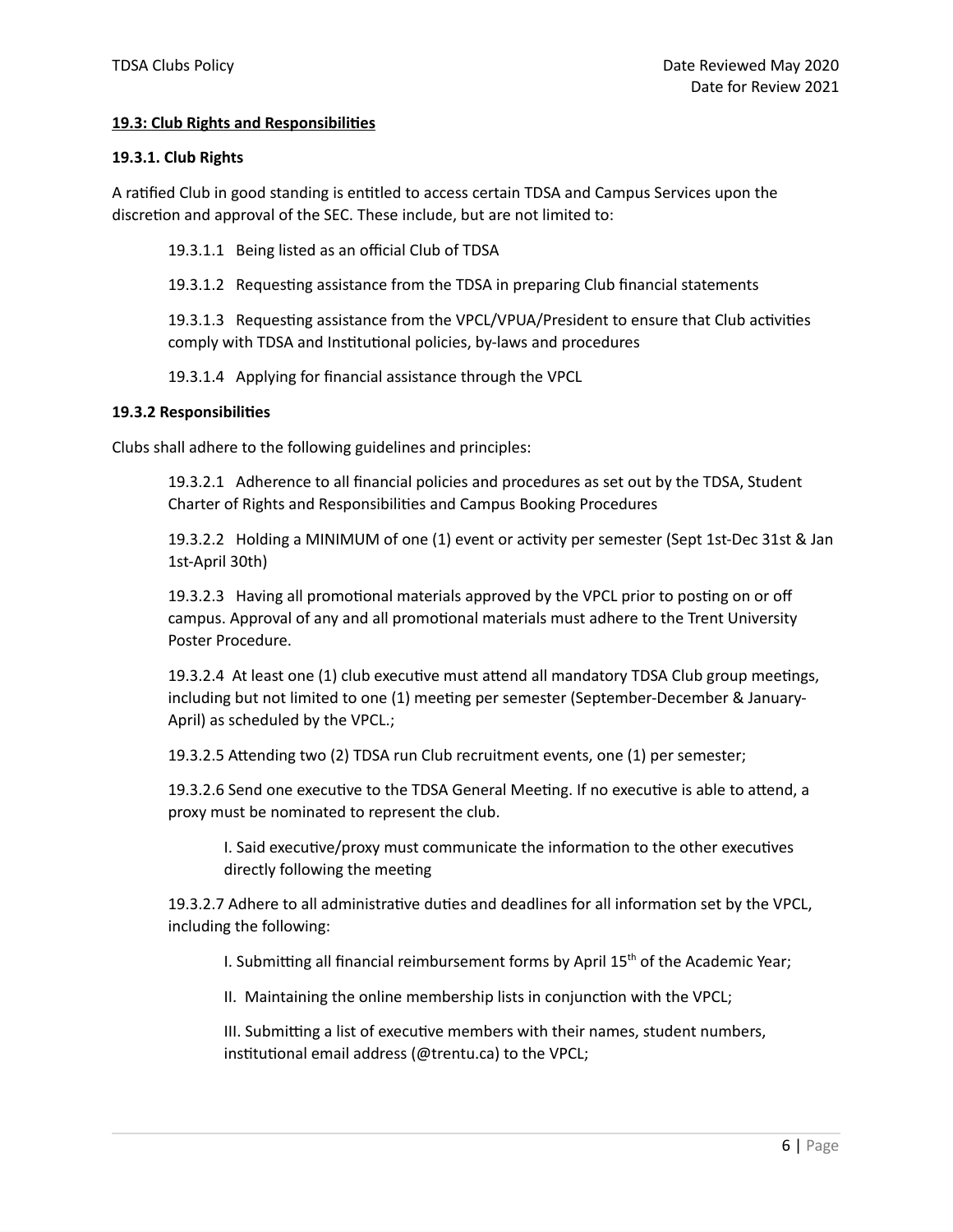IV. Replying to all correspondence from the VPCL and TDSA Executive Committee within five (5) business days;

V. Complying with all reasonable requests from the VPCL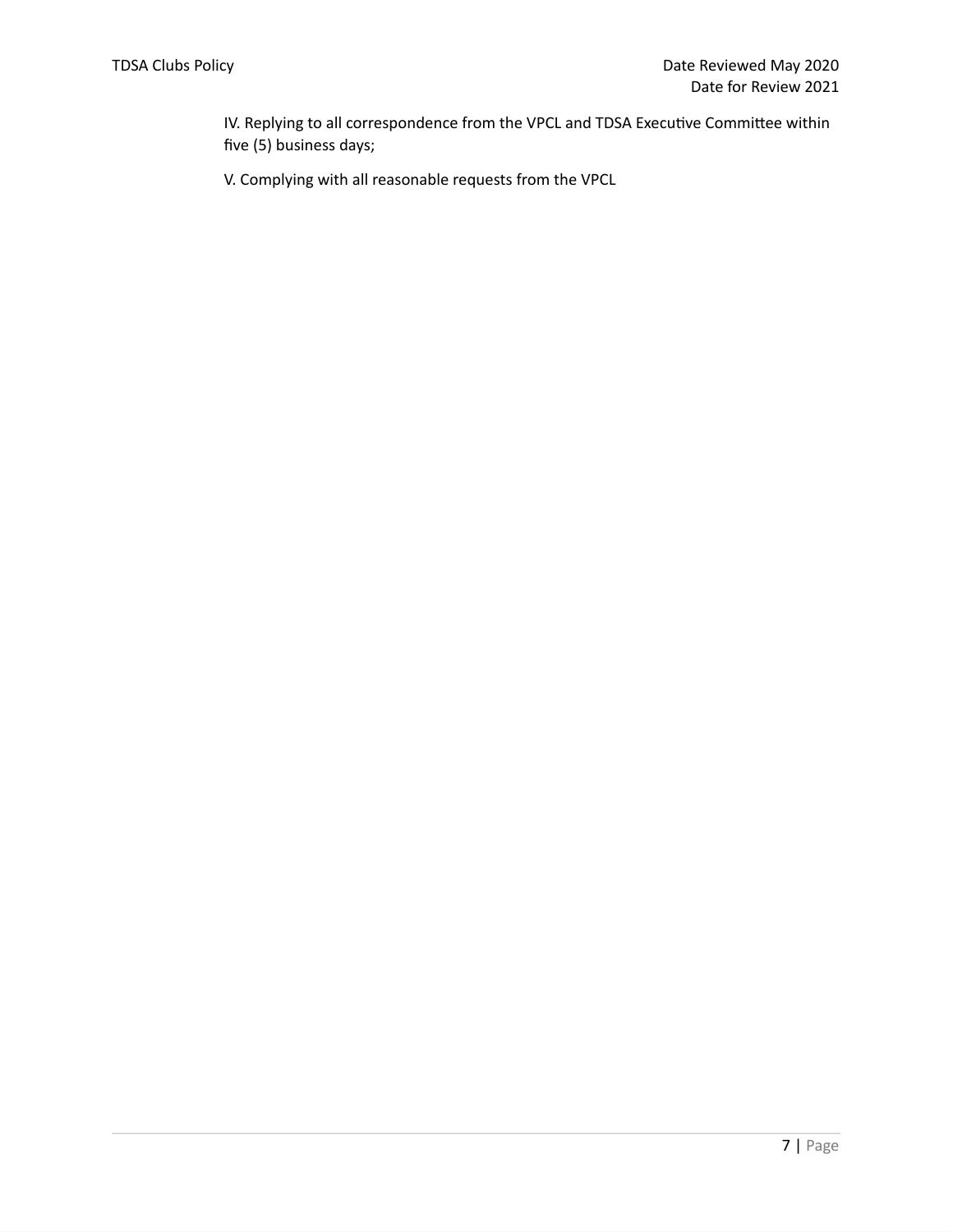#### **19.4: Membership**

For a club to be considered legitimate by the TDSA said club must adhere to the following guidelines

#### **19.4.1 Membership Eligibility**

19.4.1.1 Club memberships are open to all students regardless of colour, age, gender, religion, culture, ability or sexual orientation. No TDSA member shall be refused membership in any clubs that are ratified by TDSA, and is in good standing with the organization.

19.4.1.2 A club shall consist of no fewer than eight (8) members of the TDSA. Membership in Clubs may consist of full-time students, part-time students, alumni, faculty and staff.

19.4.1.3 Members of the TDSA Executive Committee and TDSA employees directly overseeing clubs, University staff, faculty, and alumni shall not be executive members or possess voting rights of any Club

19.4.1.4 Students who are not members of the TDSA may participate in club events, but may not be eligible for executive positions, voting rights, or additionally under the discretion of the VPCL.

#### **19.4.2 Club Executives**

19.4.2.1 Three members will be considered executive members of the club and shall be tasked with special powers and responsibilities defined in the policy herein

19.4.2.2 When a club reaches an active registered membership exceeding twenty five (25) members of the cooperation they shall be granted a fourth executive member referred to as "the Extended Executive". This executive shall be granted the same powers and responsibilities as other executives in accordance with the Clubs Governance Model.

19.4.2.3 A club member shall be deemed active by attendance taken at any meeting of the club.

19.4.2.4 Club members shall only be permitted to hold one club executive role at a time. Club executives wishing to be an executive on more than one (1) club must formally submit an application to be reviewed and approved by the VPCL.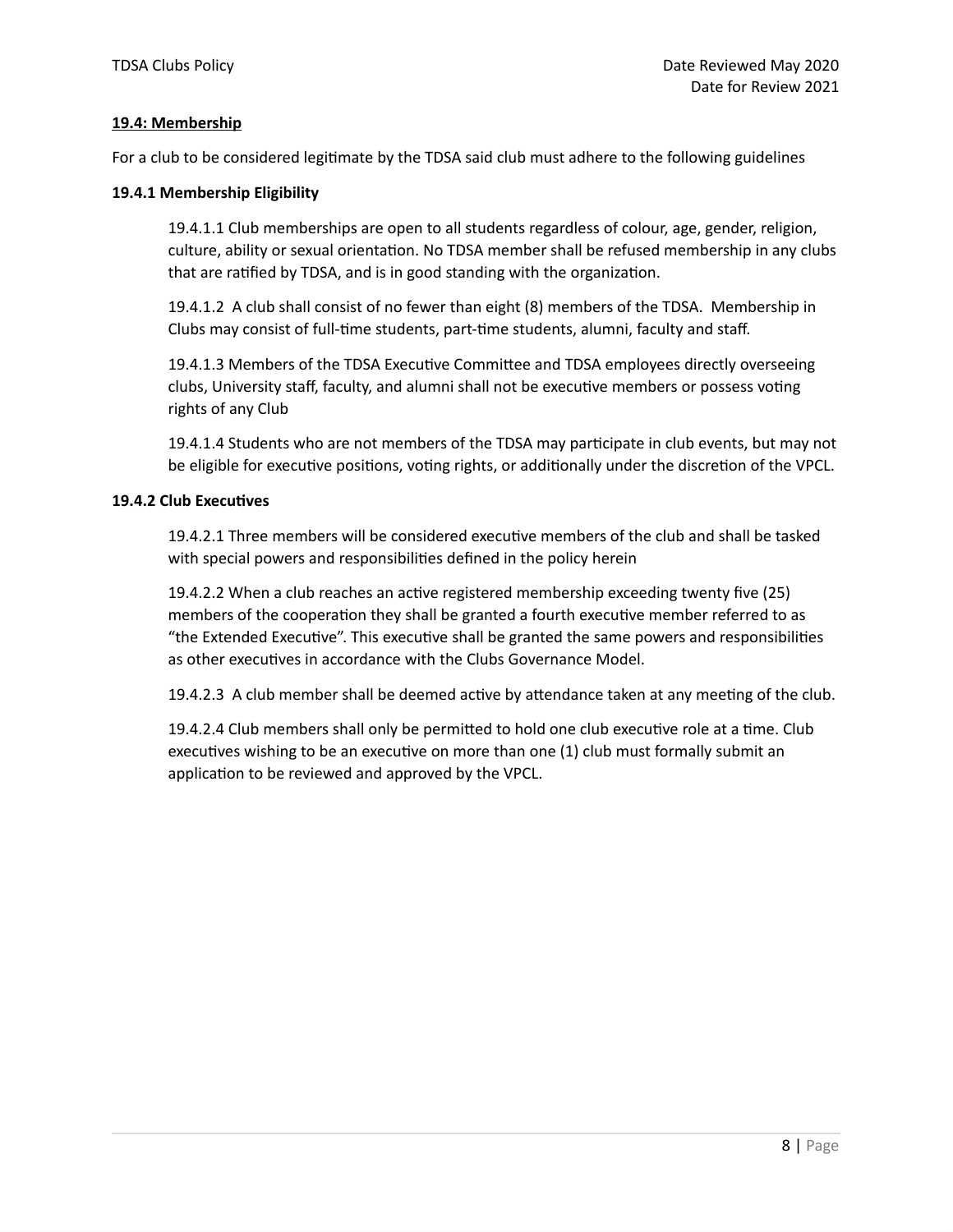#### **19.5: Club Governance**

Club Governance Model

19.5.1.1 Each of the executives has one vote as a part of the club executive committee.

19.5.1.2 The club executive committee shall be in charge of the events, marketing, recruitment, finances and day to day operations of the club in consultation with the VPCL

19.5.1.3 Decisions are made by a simple majority of the committee (50%+1), in the event of an irreconcilable tie the VPCL shall act as the tiebreaker.

19.5.1.4 All members of this committee have equal responsibilities to the events, finances and day to day operations of the clubs.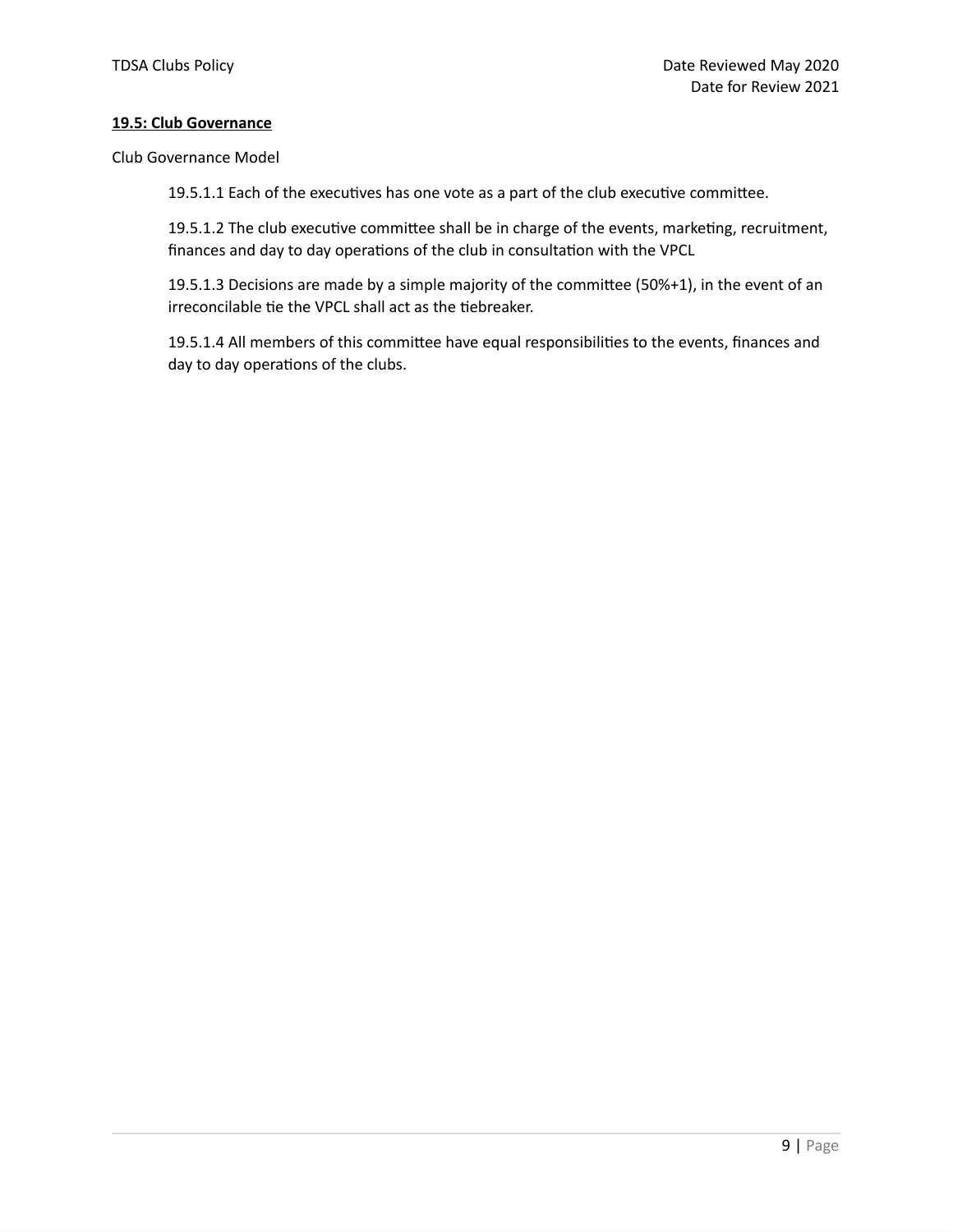#### **19.6: Club Emails**

19.6.1 Each club will be provided with a designated email account to be used for all correspondence relating to club affairs

19.6.2 Executives will be the only members with access to the email

19.6.3 No emails may be deleted from the account in case of necessary involvement of the VPCL or executive committee

19.6.4 The VPCL and Operations Manager have access to club email accounts at their discretion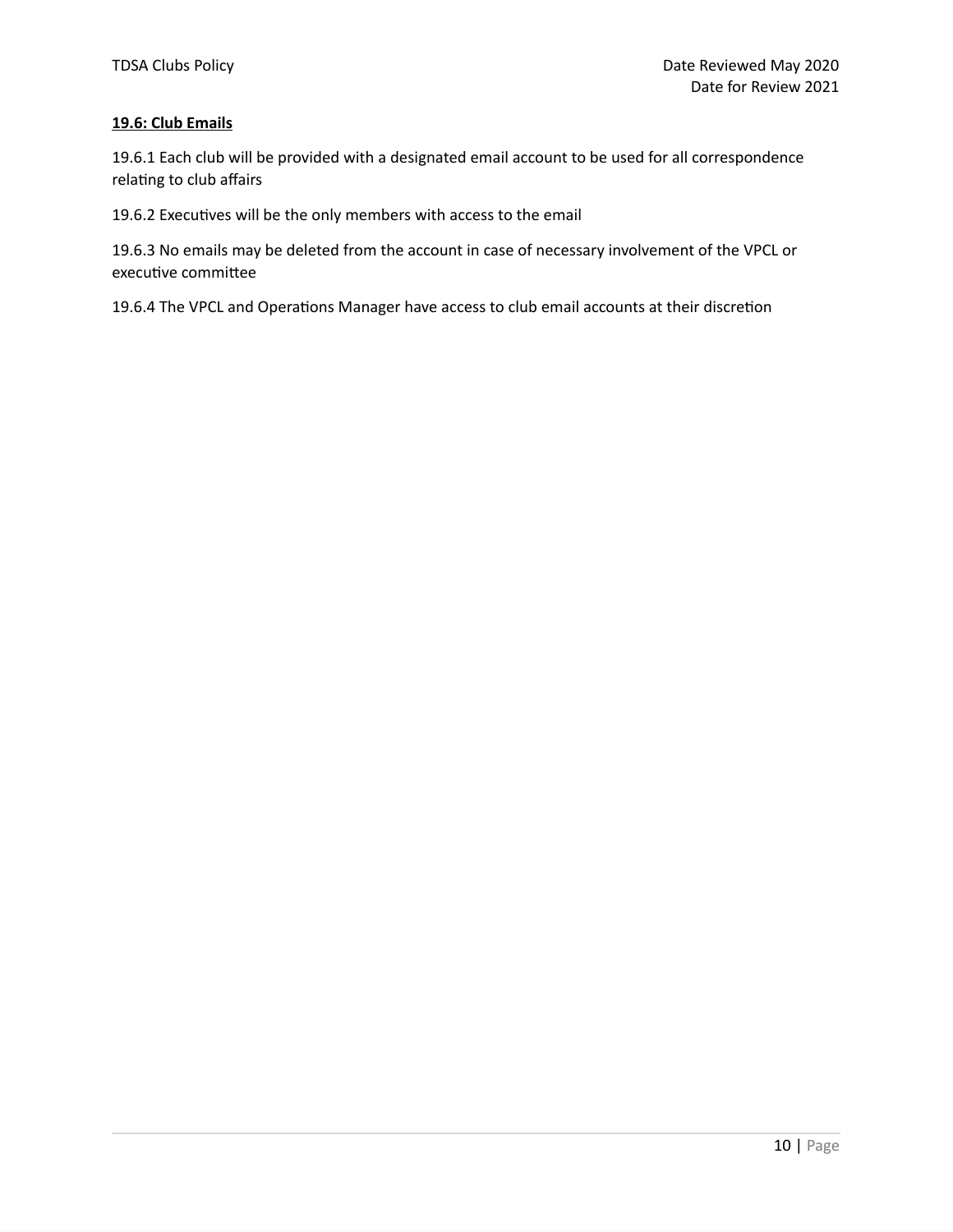#### **19.7: Orphan Club Procedure**

19.7.1 Orphan clubs are previously ratified clubs that no longer have executives

19.7.2 These clubs are available for any student who wishes to adopt it

19.7.2.1 Students wishing to adopt a club must email VPCL indicating interest

19.7.2.2 Students must have a minimum of eight (8) students, including themselves, interested in joining the club, of which three (3) will become executives

19.7.3 Orphan clubs that are adopted can be changed to suit the needs and goals of the new club members and executives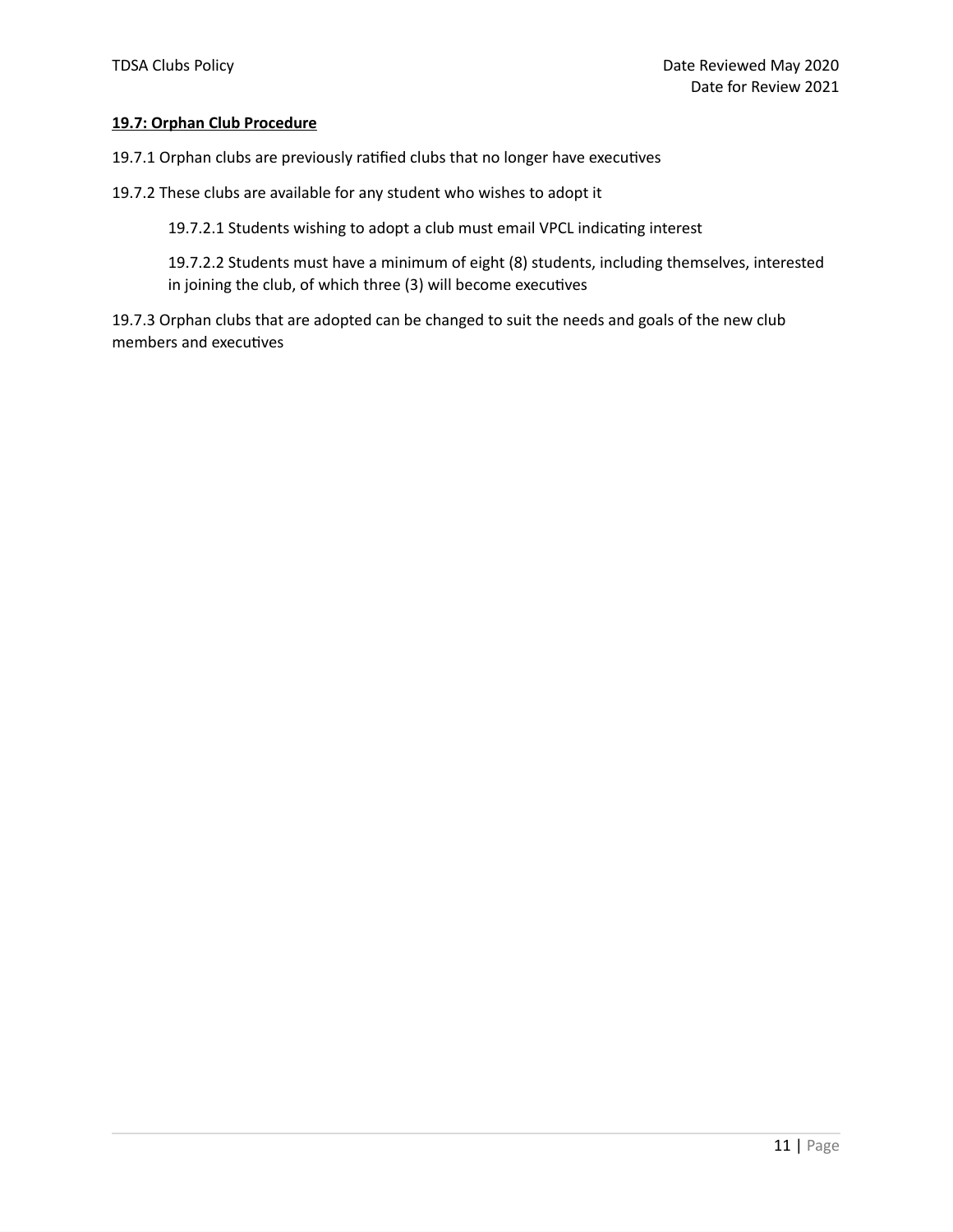#### **19.8 Events and Risk Management**

19.8.1 All event applications are overseen by the VPCL

19.8.2 All Clubs must make every reasonable effort to ensure the event is safe and inclusive to all students.

19.8.3 All events must include a 'quiet room' for students to utilize in accordance with TDSA's sexual violence prevention policy.

19.8.4 All event applications must be received by TDSA ten (10) business days before the event is to take place.

19.8.5 All event applications exceeding 100 people or \$500 must be received by TDSA twenty (20) business days before the event is to take place.

19.8.6 If food is provided at these events, there must be appropriate signage posted to indicate appropriate allergy warnings and considerations provided by TDSA.

19.8.7 For "higher risk" events the clubs must consult the "Trent Risk Management" form and the appropriate wavers must be provided before an event can take place.

19.8.8 All events on and off campus are subject to the TDSA's Risk Management Procedures

19.8.9 Should external advisers be present at a TDSA event the club they are representing must inform the VPCL no fewer than five (5) business days in advance of the event.

19.8.10 External representatives may request email and other electronic contact information from students but may not request any confidential information from the TDSA or any representatives included but not limited to student ID numbers, phone numbers, addresses, etc.

19.8.11 Any collection of student information must come with express consent of the student whose information is being collected.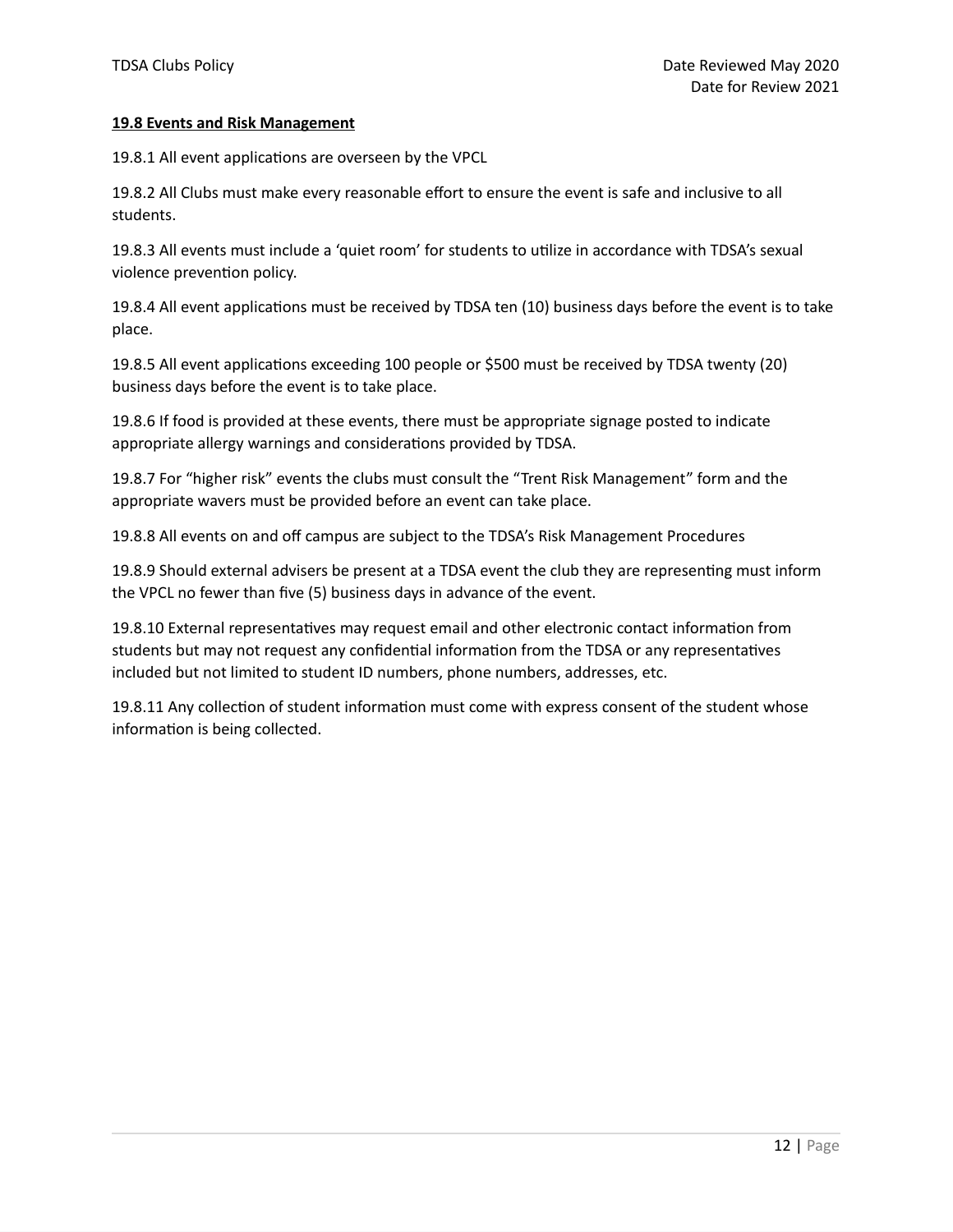#### **19.9 Club Finances**

#### **19.9.1 General Finances**

19.9.1.1 No club may charge any membership fees to any student wishing to be part of their club

19.9.1.2 To qualify for funding a club must be a trained and recognized club and fill out the correct form (either the event application or large expenditure form) and submit it to the VPCL ten (10) business days in advance for events under \$500 or twenty (20) business days for events over \$500

19.9.1.3 All club purchases made with TDSA funds are considered the property of TDSA. Clubs will have priority access to the items they purchased, and they will also have access to items that other clubs have purchased.

19.9.1.4 Clubs must ensure that all previous receipts and incomplete funding applications are completed prior to submitting a new application.

#### **19.9.2 Expenditure Applications**

19.9.2.1 The VPCL may approve event applications under \$500 unilaterally. For events exceeding this amount the VPCL requires approval by the SEC

19.9.2.2 Large expenditure forms will be submitted to the SEC. The club will receive a decision on the large event expenditure form within ten days of submitting it to the VPCL. Should the SEC not meet quorum within 10 days of the submission of the form, the VPCL may decide the question

#### **19.9**.**3 Special Event Funding:**

19.9.3.1 Clubs wishing to access additional funding outside of TDSA, may apply for Trent University Durham's Student Initiative Funding, by contacting the Student Affairs for more information.

19.9.3.2 Clubs must provide VPCL of all other means of funding in order to maintain clarity of funds

I. Clubs must obtain written confirmation from outside sources indicating proof of additional funding, including breakdown of the funds provided by said outside source

#### **19.9.4 Exemptions to Club Funding:**

19.9.4.1 Club funding may only be accessed between the months of September-April. Subject to VPCL ruling

19.9.4.2 Clubs may not use TDSA funding for any donation purposes to another organization or individual. This restriction does not apply to any monies raised independently by a club through their own fundraising efforts.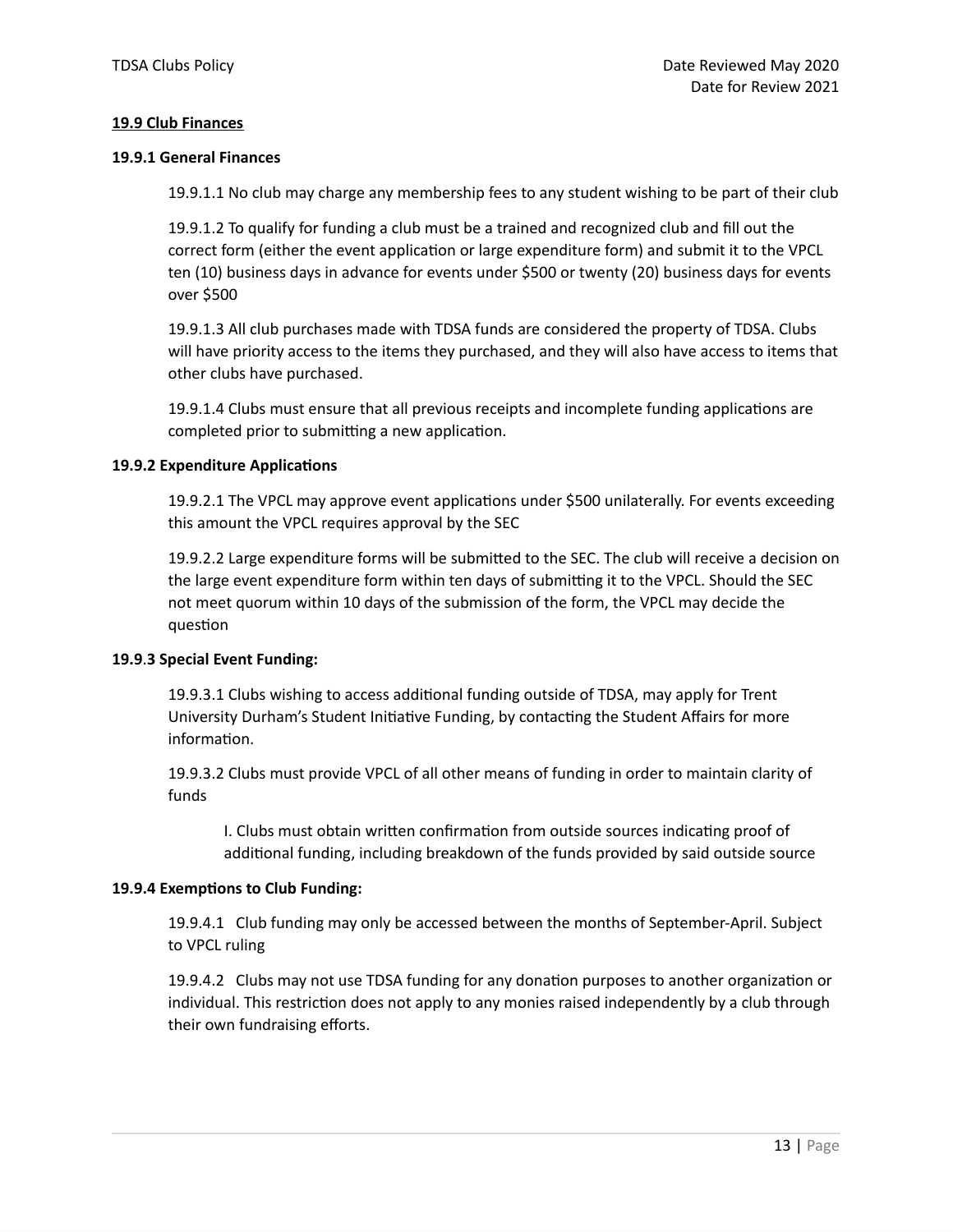19.9.4.3 Clubs may not use TDSA funding for appreciation dinners/banquets targeted at individuals. This restriction does not apply to any monies raised independently by a club through their own fundraising efforts.

19.9.4.4 Clubs may not use TDSA funding to buy materials that could be considered dangerous or offensive (weapons, pornographic material, etc.).

#### **19.9.5 Reimbursement of Club Expenses**:

19.9.5.1 All forms of club funding will be reimbursed using the TDSA's "General Reimbursement" forms submitted by club executives with original receipts.

19.9.5.2 Reimbursement cheques will be made available no sooner than seven (7) business days from the submission of the "General Reimbursement" form to the TDSA

#### **19.9.6 Cash boxes:**

19.9.6.1 Clubs requiring a cash box must obtain one with the express permission of the VPCL or Operations Manager.

19.9.6.2 All cash boxes and the contents therein may not leave Trent University property

19.9.6.3 Said box will be the responsibility of the parties that requested the box and any lost funding needs to be replaced

19.9.6.4 In the event a box needs to be stored and the TDSA office is unavailable for use it must be stored at security.

19.9.6.5 In the event a box is at the security desk a Club Executive, VPCL or TDSA ambassador are to be the only parties able to obtain said cash box

19.9.6.6 Any club wishing to procure a float for a cash box must make the request two business weeks before the event is to take place.

19.9.6.7 Any money raised will be stored by TDSA until such time as the club wishes to access the funds.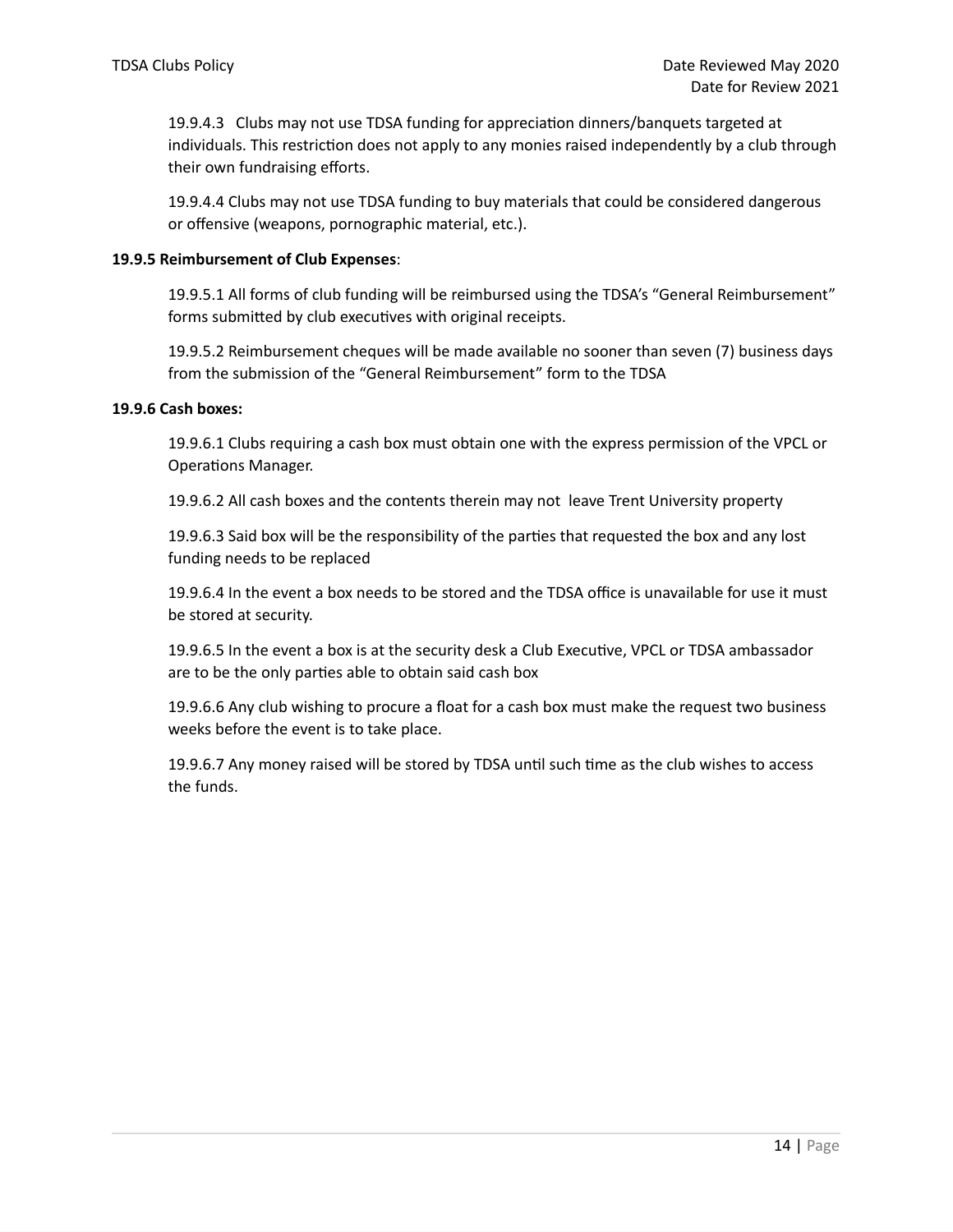#### **19.10 Club Discipline**

#### **19.10.1 Sanctions and Warnings**

19.10.1.1 The VPCL and the SEC have the right to place a sanction on a club or individual

19.10.1.2 Clubs shall be sanctioned for the following reasons:

I. Breach of any of the responsibilities outlined in this policy.

II. Misuse of TDSA services, funding or privileges.

III. Conduct detrimental to the proper and safe functioning of the club, organization or university

19.10.1.3 A warning must come with a formal written notice delivered within 5 business days of the decision being rendered

#### **19.10.2 Suspension**

19.10.2.1 Upon receiving two (2) written warnings or in an occurance of a serious misconduct, a club will be placed on a suspension and SEC will be notified.

19.10.2.2 The SEC has the right to suspend a club for a duration it deems fair with rationale provided to said club at the time the decision is rendered.

19.10.2.3 The VPCL has the right to place a club on temporary suspension for no longer than twenty (20) business days during which time the VPCL will bring the matter before the SEC who will decide whether or not to continue the suspension.

19.10.2.4 Any suspension of a club must include a meeting with all interested parties and the VPCL within twenty (20) business days of the date of suspension. If the interested parties do not accept the meeting request the SEC may then consider of executive removal following CP#10

19.10.2.5 While on suspension the club shall have all benefits revoked and events cancelled at the discretion of the VPCL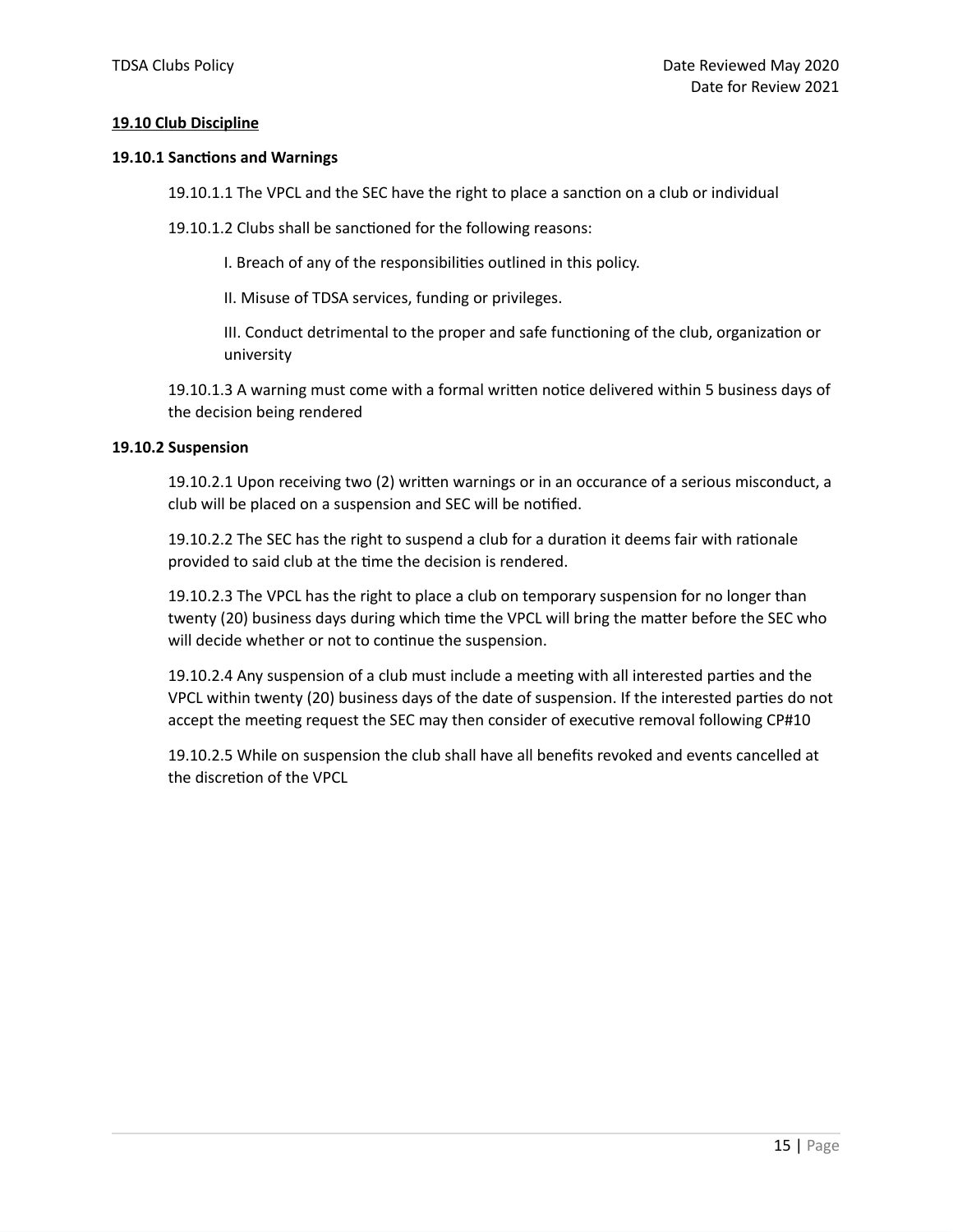#### **19.11 Club De-Ratification**

19.11.0.1 The SEC has the right to suspend or de-ratify a club depending on the severity of the infraction.

19.11.0.2 When scheduled for de-ratification, a club shall be notified by the VPCL via email.

#### **19.11.1 Chapter One: Neglect**

19.11.1.1 In the case of chapter one de-ratification the club shall be disbanded with no substantive action taken against the club or any members/executives there of. The club may be re-ratified at any time provided they complete the ratification form.

19.11.1.2 Causes of Chapter One de-ratification includes but are not limited to:

I. Failure to find club executive succession by the end of "Get involved week".

II. Club membership fails to reach the eight (8) active members

III. Club executives fail to attend mandated training

IV. A de-ratification vote a majority of the membership

#### **19.11.2 Chapter Two: Minor Infractions**

19.11.2.1 In the case of Chapter Two de-ratification the executive of the club or those responsible for the violation, will be barred from holding an executive position on any club for a minimum of one calendar year. . The club may be re-ratified by other executives members at the discretion of the VPCL

19.11.2.2 Causes for Chapter two de-ratification include but are not limited to

I. Abuse of Student Association funding, services or privileges;

II. Failure to take adequate precautions to limit liability while hosting or participating in events or activities either on or off campus;

III. Breach of any of the responsibilities outlined in the Clubs' Policy and Procedures;

#### **19.11.3 Chapter Three: Major infraction**

19.11.3.1 In the case of a chapter 3 de-ratification a meeting must take place between the Executive Committee and the parties involved to determine whether the club membership rights will be revoked.

19.11.3.2 Causes for Chapter three de-ratification include but are not limited to

I. Committing an offence which contravenes any Federal, Provincial, or municipal laws;

II. Committing an offence or engaging in an activity that seriously damages the reputation of the TDSA.

III. Violating as a group the Student Charter of Rights and Responsibilities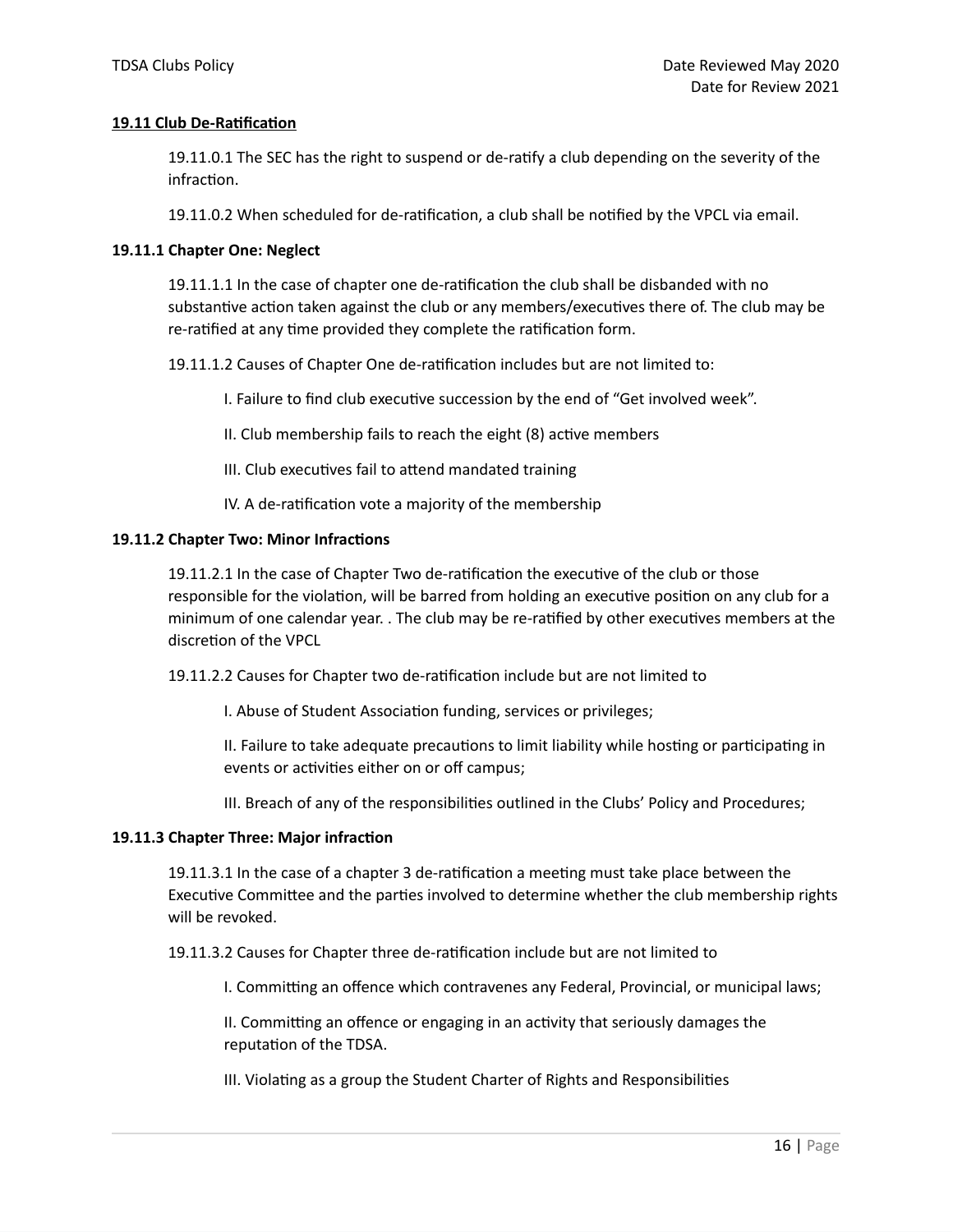#### **19.12. Transitions and Removals**

19.12.0.1 Notice of removal of any club executives or members shall be delivered by the chairperson of the SEC.

19.12.0.2 Any member that is removed from a Club shall lose all privileges associated with membership in said Club. Should the complainant fear for their safety, or be subject to violation of their human rights or the Trent Student Charter of Rights and Responsibilities, they must file their complaint with the University.

#### **19.12.1 Elections**

19.12.1.1 If a current executive is unwilling or unable to continue in their role, an open call for a new executive must be sent out to the membership of said club. If multiple parties express interest in the vacant position an election must take place at a meeting held no later than three (3) weeks after the call for new executives.

19.12.1.2 If only one party comes forward they may be acclaimed and appointed without an election.

19.12.1.3 The VPCL shall be the Chief Elections Officer of all club elections

#### **19.12.2 Removal of Members:**

19.12.2.1 A Club member, including a club executive, may be given notice of removal. Removal will be considered for the following violations:

I. Non-disclosure of a significant or continuing conflict of interest.

II. Violation of the University's Code of Student Conduct or TDSA or Trent University Policy that harms the reputation of either organization

III. Misuse of Club funds in a manner not communicated to the VPCL or Club Executives or members of the Club.

IV. Any violation committed by a Club that the VPCL has determined to be the responsibility of a single Club member or group of Club members

19.12.2.2 A member or a club executive may be investigated with the potential of being removed by a majority vote of the SEC.

#### **19.12**.**3 Executive removal**

19.12.3.1 A Club Executive may be removed from their position as an Executive without being removed from the Club. However, this will depend on the severity of the circumstances as determined by the SEC.

19.12.3.2 Any executive who has been removed from office under the terms and conditions herein will be eligible to serve again as an executive of said Club in the following academic year.

19.12.3.3 Due cause for termination may include, but is not limited to: